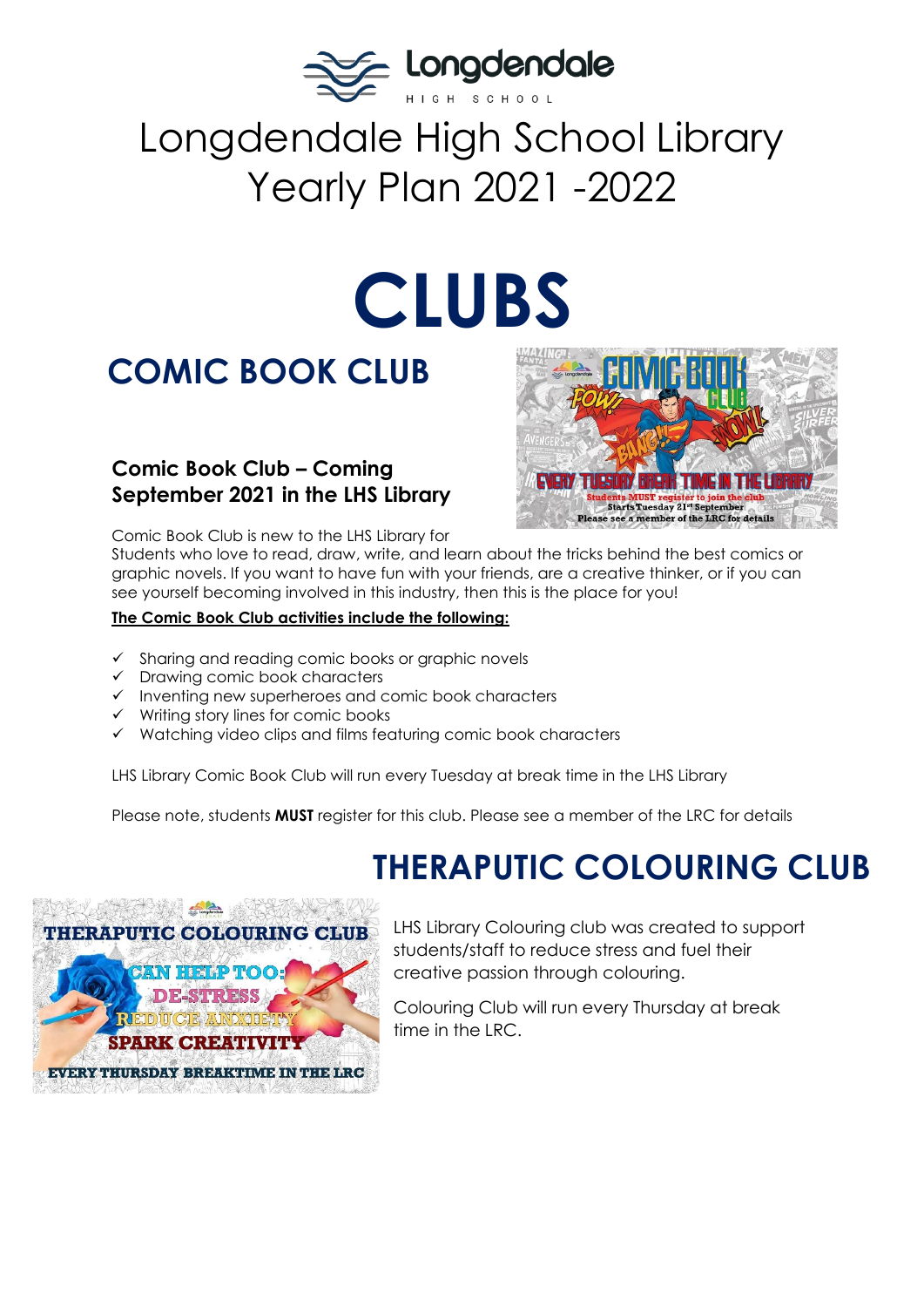# **SEPTEMBER**



### **Introduction to the LRC**

YEAR 7 Students attend a lesson in the LRC Students year 7 -10 choose their Library Books. Introduce new systems and procedures to staff and Students

#### **Activities:**

All Students will learn what is available from the LRC, how to use the school Library system and what support the LRC offers Students throughout the day. All classes need to book into The LRC to pick a book.

### **All Year 7 English classes All Tutor Groups 7 -11**



### **International Literacy Day**

Each year September 8th marks UNESCO's **International Literacy day**, raising awareness globally on the issues surrounding adult and child **literacy**.

**Activities:**  Set a reading challenge for all students. Staff will be involved.

### **Monday 6TH September – Friday 10th September**

# **OCTOBER**



### **Halloween Competitions**

Spooky Story/Poem Competition Music/song writing Showcase Hocus Pocus **Activities:** 

Students will discover their dark side and have lots of fun reading spooky novels and writing scary Music

### **Monday 4th October – Thursday 21st October**



**Dyslexia Awareness Week** is an annual event aimed at further understanding and raising **awareness** amongst Students about **dyslexia**; what it means, what it is and what can be done to support people who have **dyslexia**.

#### **Activities:**

Showcase the LHS Library's large range of dyslexia friendly books. Invite students with dyslexia Into the LRC for a discussion and talk with a member of staff to share their success story and struggles along the way.

#### **October 5th-11th 2021**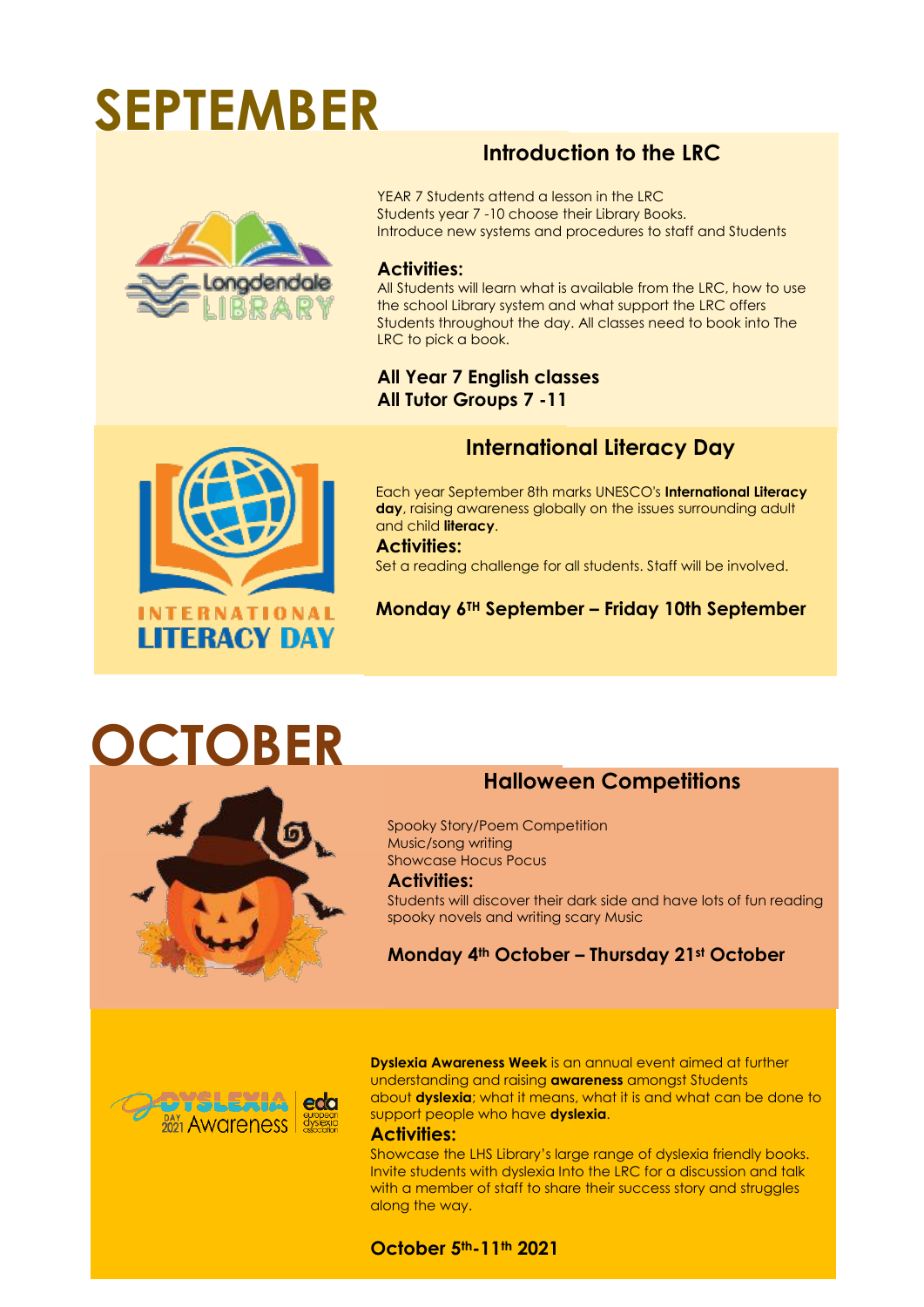# **NOVEMBER**

## **World Kindness Week**



#### **Example:**

World Kindness Day is celebrated annually on 13th November. LHS will celebrate world kindness week. The Purpose of world kindness day is to attempt to make the world a better place by celebrating and promoting good deeds and pledging acts of kindness, either as individuals or as organisations.

#### **Aims and Targets:**

Students to work in Tutor groups to complete the world kindness Bingo cards. First and kindest Tutor to return their bingo card fully completed wins a special prize.

**Monday 15th November – Friday 19th November**

# **DECEMBER**



### **Christmas Festivities**

**Example:** Famous Christmas Card Competition How to wrap presents workshop (art and craft) Showcase Christmas Film

### **Aims and Targets:**  Students get into the festive spirit with a wide range of activities.

**2nd December – 20th December** 



### **Jane Austen Day Year 10-11**

**Example:** Afternoon tea with Jane Austin **Aims and Targets:**  Literacy leaders to organise with Miss Payton an afternoon where Year 10 – Year 11 will be rewarded with afternoon Tea with Jane Austin in the LRC.

**Thursday 9th December**